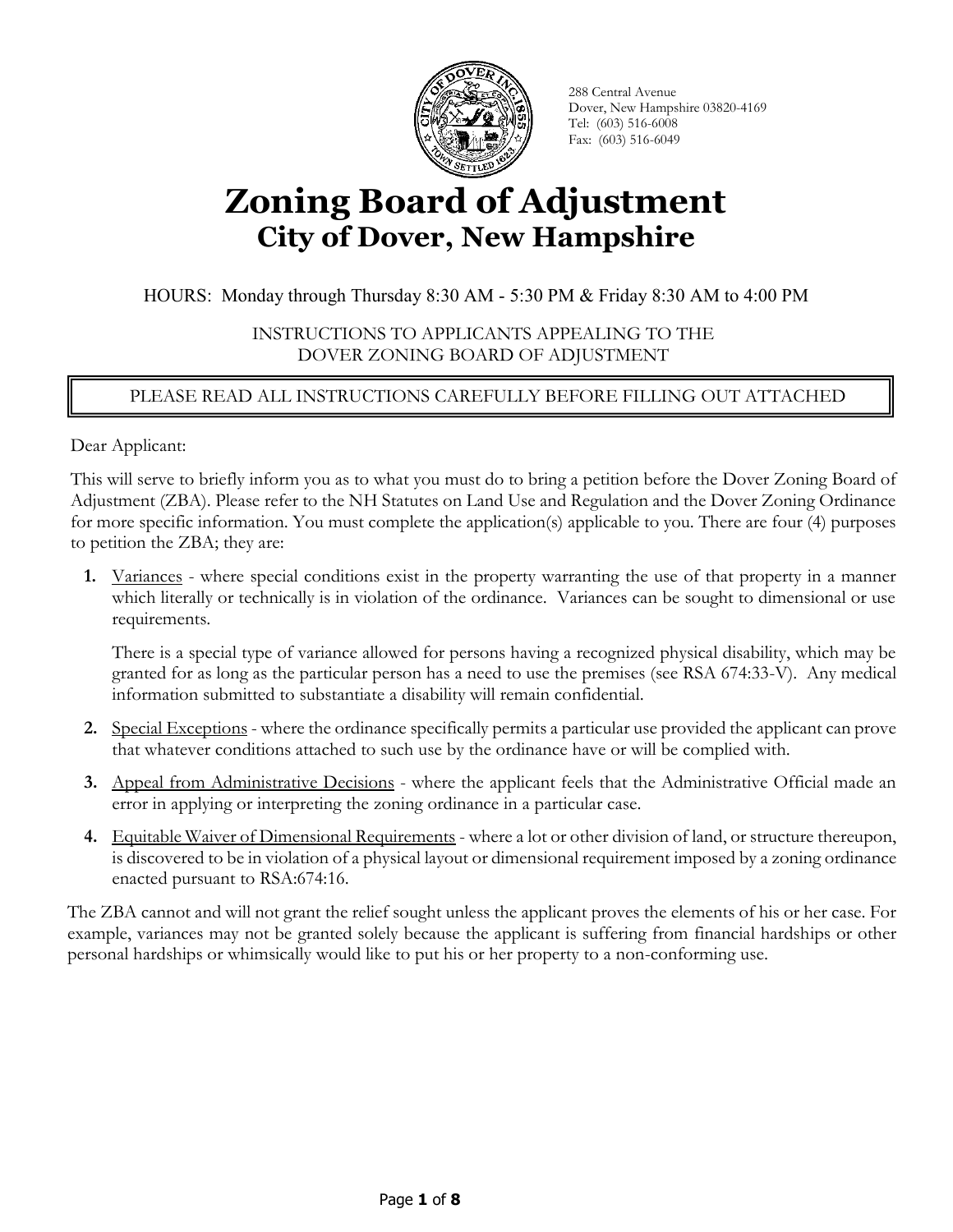### YOU, THE APPLICANT, ARE RESPONSIBLE FOR PRESENTING SUFFICIENT INFORMATION TO SUPPORT AND PROVE YOUR CASE. WHEN FILLING OUT THE APPLICATION, PLEASE PRINT OR TYPE.

Familiarity with the particular provision of the Zoning Ordinance that affects your property is important, and any specific questions you may have relative to your particular case can be answered either by obtaining a copy of the Zoning Ordinance at the City Clerk's Office, or by inquiring at the Planning Office, Municipal Building, 288 Central Avenue, Dover, NH 03820. The Zoning Ordinance can also be viewed on the City web-site at [www.dover.nh.gov.](http://www.dover.nh.gov/)

You may represent yourself or authorize, in writing, someone else to represent you. Deliver or mail ten (10) copies of the completed application, with applicable attachments to the Planning Department at least twenty-one (21) days prior to the ZBA meeting date. The ZBA meets on the third Thursday of the month.

The attached application form must be properly completed. An application fee is charged to cover the cost of preparing and mailing the legally required certified letters to the abutters and to place a legal notice in the newspaper. We will notify you of the cost once your application has been submitted.

The ZBA will hold a public hearing on your application at its regularly scheduled monthly meeting. Public notice of the hearing will be posted at the City Clerk's office and the Planning Department office and printed in the newspaper. Certified letters will be mailed to you and to all abutters at least five days before the date of the hearing. You and all other parties will be invited to appear in person or by agent or counsel to state the reasons why the appeal should or should not be granted. Please be advised that a decision may not be made the same night of the hearing. You will be sent a notice of the decision.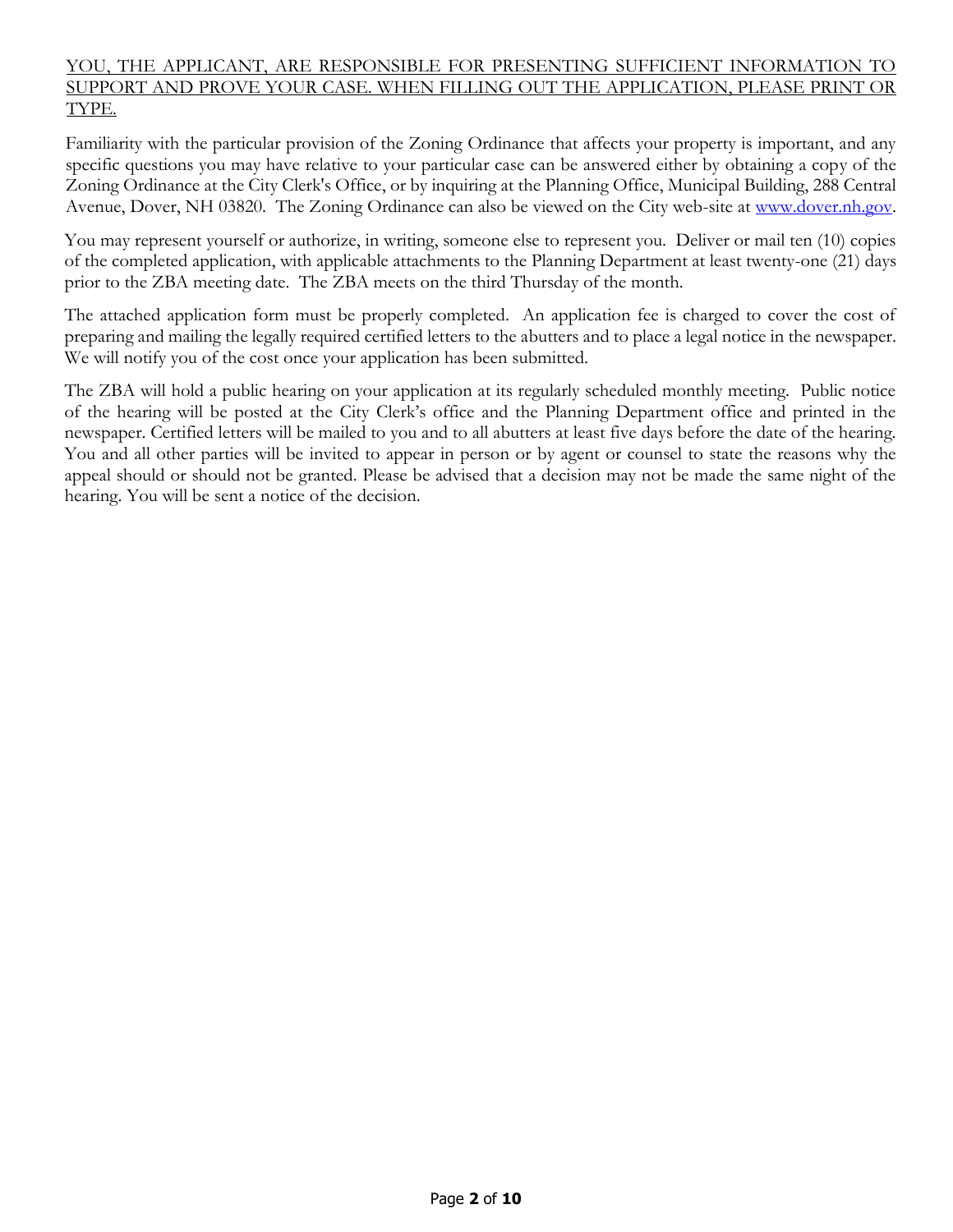|                           | ZONING BOARD OF ADJUSTMENT APPLICATION      | <b>City of Dover, New Hampshire</b> | [Revised June 7, 2022]                             |
|---------------------------|---------------------------------------------|-------------------------------------|----------------------------------------------------|
| Office Use Only Case #:   | <u> 1980 - Johann Barbara, martin a</u>     | Date Received:                      | <u> 1986 - Andrea State Barbara, poet</u>          |
|                           | Amount Paid: \$                             | Time Received:                      |                                                    |
|                           | <b>APPLICANT/PROPERTY OWNER INFORMATION</b> |                                     |                                                    |
|                           |                                             |                                     |                                                    |
|                           |                                             |                                     |                                                    |
|                           |                                             |                                     |                                                    |
|                           |                                             |                                     |                                                    |
|                           |                                             |                                     |                                                    |
|                           |                                             |                                     |                                                    |
|                           | PROPERTY/PARCEL INFORMATION                 |                                     |                                                    |
|                           |                                             |                                     |                                                    |
|                           |                                             |                                     |                                                    |
|                           |                                             |                                     |                                                    |
|                           |                                             |                                     |                                                    |
|                           | TYPE OF APPEAL: (Please check one)          |                                     |                                                    |
| Variance                  |                                             |                                     | from Section _____________ of the Zoning Ordinance |
|                           | Physical Disability Variance (RSA 674:33-V) |                                     | from Section _____________ of the Zoning Ordinance |
| Special Exception         |                                             |                                     | per Section _____________ of the Zoning Ordinance  |
|                           | Appeal of Administrative Decision           |                                     | regarding Section ______ of the Zoning Ordinance   |
| ________ Equitable Waiver |                                             |                                     | per Section ______________ of the Zoning Ordinance |

## **DESCRIBE BRIEFLY YOUR PLANS FOR THE PROPERTY:**

 $\_$  , and the set of the set of the set of the set of the set of the set of the set of the set of the set of the set of the set of the set of the set of the set of the set of the set of the set of the set of the set of th  $\_$  , and the set of the set of the set of the set of the set of the set of the set of the set of the set of the set of the set of the set of the set of the set of the set of the set of the set of the set of the set of th  $\_$  , and the set of the set of the set of the set of the set of the set of the set of the set of the set of the set of the set of the set of the set of the set of the set of the set of the set of the set of the set of th  $\_$  , and the set of the set of the set of the set of the set of the set of the set of the set of the set of the set of the set of the set of the set of the set of the set of the set of the set of the set of the set of th  $\_$  , and the set of the set of the set of the set of the set of the set of the set of the set of the set of the set of the set of the set of the set of the set of the set of the set of the set of the set of the set of th  $\_$  , and the set of the set of the set of the set of the set of the set of the set of the set of the set of the set of the set of the set of the set of the set of the set of the set of the set of the set of the set of th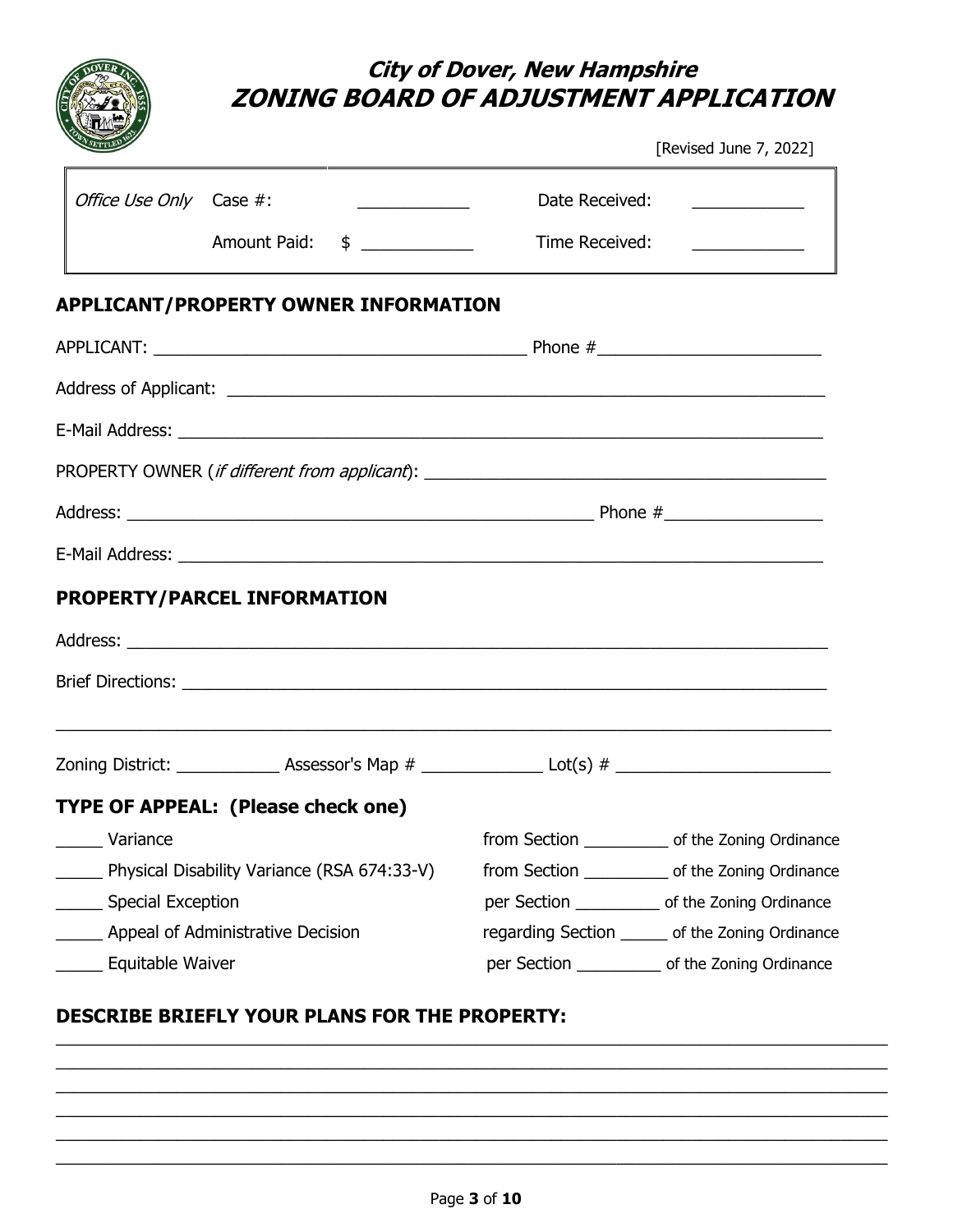## **APPLICATION CHECKLIST** (Please check off)

- A. **Application signed** by Applicant and Property Owner (if different from Applicant) Note: In order for the application to be accepted by Planning Department staff and placed on the ZBA agenda YOU MUST COMPLETE (1) ALL SECTIONS ON PAGE 1 as well as (2) ALL QUESTIONS FOR THE SPECIFIC APPEAL YOU ARE SEEKING.
- B. **10 Copies of Completed Zoning Board of Adjustment Application** \_\_\_\_\_\_\_\_ Note: Only include those pages of the application that are relevant to your request. Please do not include the abutters list with the 10 copies (include only as part of original signed application (Part A above)).
- C. **10 copies of a plot plan** drawn in accordance with a boundary line to scale not less than 1" = 40'.They need to include the lot dimensions including area in square feet, and also the size and location of existing and proposed buildings if applicable, including setbacks.
- D. Submit at least one (1) copy of the plot plan at a size of **8 ½ x 11** (this is in addition to the 10 copies required in  $C'$  above).
- E. **10 copies of photos** (suggested but optional) and any **other materials**  applicant would like to submit in support of the application.
- F. **Abutter Notification/Mailing Labels -** this office will create and print the abutter list and provide labels in triplicate for each abutter. The applicant/owner will need to provide to this office the engineer, architect, land surveyor or soil scientist whose professional seal appears on the plan with names and addresses for notices. You will be notified with the amount due, once this has been completed.
	- 1. Applicant & Owner, engineer, architect, land surveyor or soil scientist Certified letters fee  $\#$  of x \$8.00 =

| 2. Certified letters fee: $\#$ of abutters $X$ \$8.00 =                                                                |  |
|------------------------------------------------------------------------------------------------------------------------|--|
| 3. First Class Mail fee (for individual owner of units within a condominium                                            |  |
| or other collective form of ownership): # of abutters $X $1.00 =$                                                      |  |
| 4. Creating/Printing Abutter Labels in triplicate per sheet $\_\_\_\_$ x \$10.00 =                                     |  |
| G. <b>TOTAL FEE</b> paid by cash or check made payable to "City of Dover"<br>$\sim$ $\sim$ $\sim$ $\sim$ $\sim$ $\sim$ |  |

1. Application fee of: \$200.00 VARIANCE (per Section requested) \$ \_\_\_\_\_\_\_\_ \$200.00 SPECIAL EXCEPTION \$ \_\_\_\_\_\_\_\_ \$200.00 APPEAL FROM ADMINISTRATIVE DECISION \$ \_\_\_\_\_\_\_\_ \$200.00 EQUITABLE WAIVER \$ 2. Foster's newspaper public notice **by the set of the set of the set of the set of the set of the set of the set of the set of the set of the set of the set of the set of the set of the set of the set of the set of the se** 

**TOTAL FEE** \$ \_\_\_\_\_\_\_\_\_\_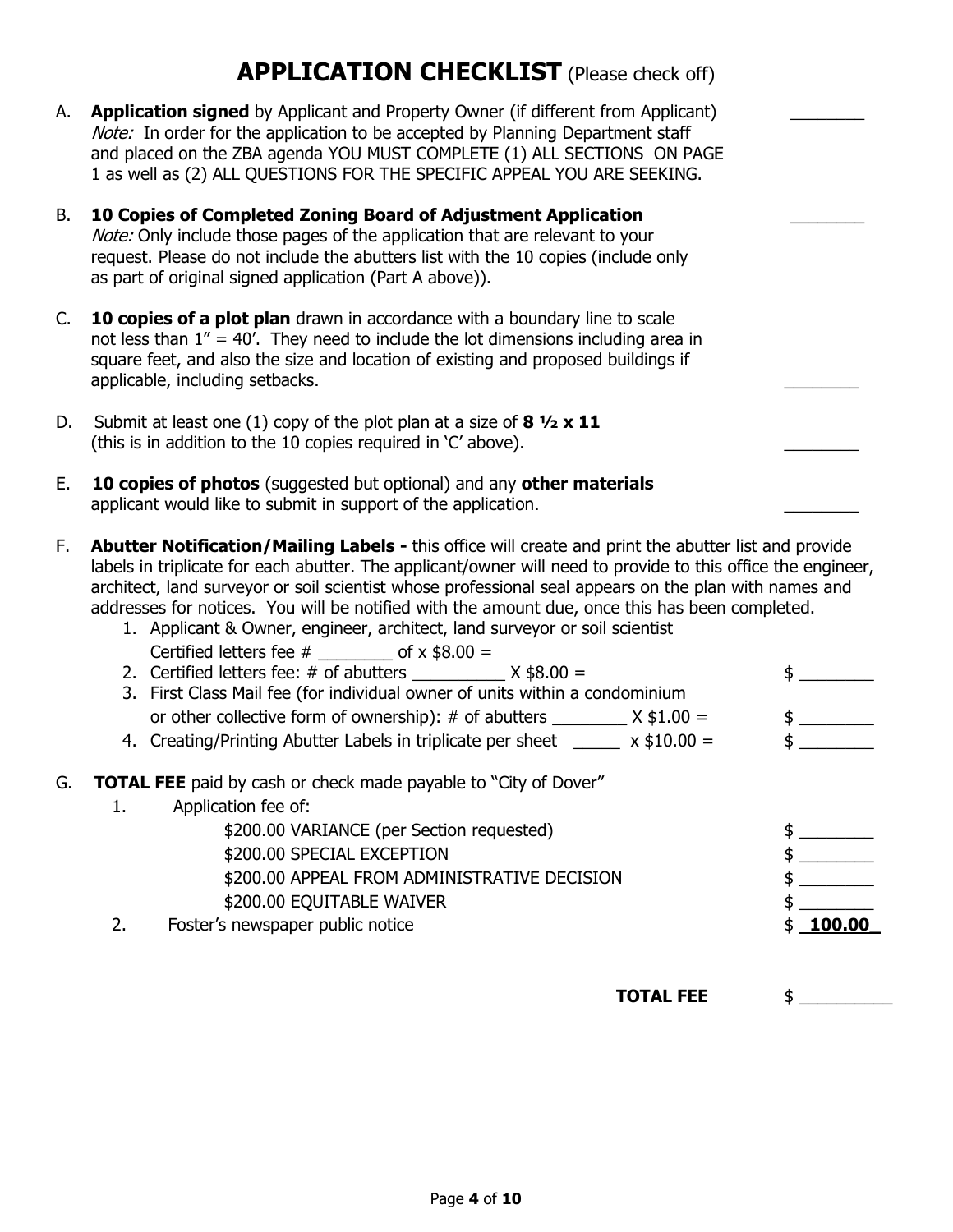## **VARIANCE REQUIREMENTS**

### THIS SECTION TO BE COMPLETED BY VARIANCE APPLICANTS ONLY

#### **Variance Requested** А.

A variance is requested from Section(s) \_\_\_\_\_\_\_\_\_ of the Zoning Ordinance to permit:

The Five Variance Criteria (as set forth in NH RSA 674:33, I(b)) В.

Please demonstrate compliance with the following:

1. Waiving the terms of the Ordinance will not be contrary to the public interest because:

2. Deviation from the strict requirements of the Ordinance is consistent with the spirit of the Ordinance because:

3. Granting the variance would do substantial justice because: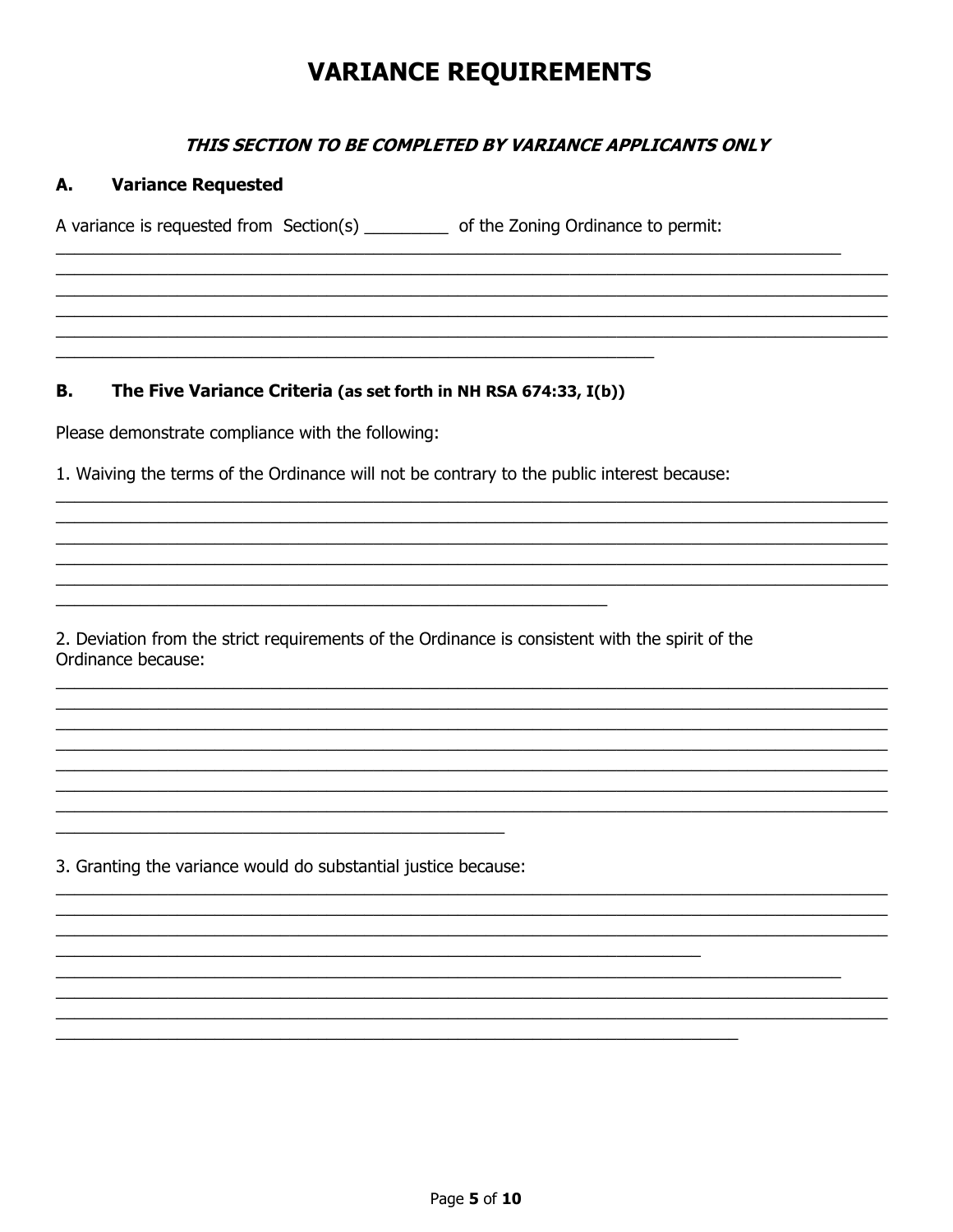4. The value of surrounding property will not be diminished because:

### NOTE: please complete EITHER paragraph 5A OR paragraph 5B. Staff recommends that you complete paragraph 5B only if you feel you cannot meet the requirements set forth in paragraph 5A.

5A. Literal enforcement of the provisions of the ordinance would result in an *unnecessary hardship*:

(i) The following special conditions of the property distinguish it from other properties in the area:

and

No fair and substantial relationship exists between the general purposes of the ordinance provision and  $(ii)$ the specific application of that provision to the property because:

and

 $(iii)$ The proposed use is a reasonable one because:

### **OR**

If the criteria in subparagraph 5A above are not established, explain how, owing to special conditions 5B. of the property that distinguish it from other properties in the area, the property cannot be reasonably used in strict conformance with the ordinance, and a variance is therefore necessary to enable a reasonable use of it: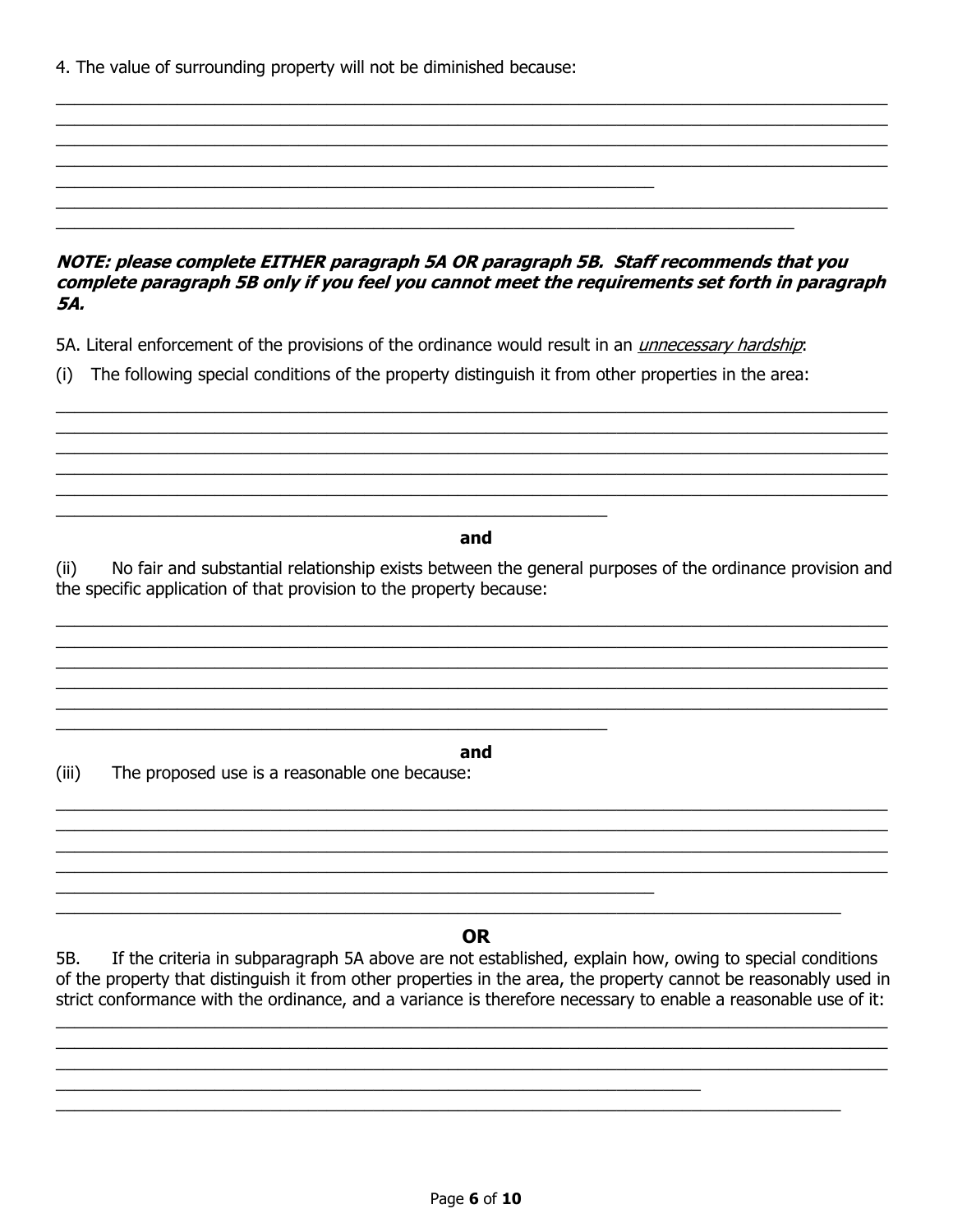## **EQUITABLE WAIVER OF DIMENSIONAL REQUIREMENTS**

## THIS SECTION TO BE COMPLETED BY EQUITABLE WAIVER APPLICANTS ONLY

| An Equitable Waiver of Dimensional Requirements is requested from Article _______ Section__________                                                                                                                                                                                                                                                                                                                                                                   |    | of the |
|-----------------------------------------------------------------------------------------------------------------------------------------------------------------------------------------------------------------------------------------------------------------------------------------------------------------------------------------------------------------------------------------------------------------------------------------------------------------------|----|--------|
|                                                                                                                                                                                                                                                                                                                                                                                                                                                                       |    |        |
| 1. Does the request involve a dimension requirement, not a use restriction? yes                                                                                                                                                                                                                                                                                                                                                                                       | no |        |
|                                                                                                                                                                                                                                                                                                                                                                                                                                                                       |    |        |
| 2. a) Explain how the violation has existed for 10 years or more with no enforcement action, including written<br>notice, being commenced by the city OR b) explain how the nonconformity was discovered after the structure<br>was substantially completed or after a vacant lot in violation had been transferred to a bona fide purchaser AND<br>how the violation was not an outcome of ignorance of the law or bad faith but resulted from a legitimate mistake. |    |        |

3. Explain how the nonconformity does not constitute a nuisance nor diminish the value or interfere with future uses of other property in the area.

4. Explain how the cost of correction far outweighs any public benefit to be gained.

<u> 2008 - Johann Stein, mars an deutscher Stein und der Stein und der Stein und der Stein und der Stein und der</u>

NOTE: The Board must find in the affirmative on all four questions or the request must be denied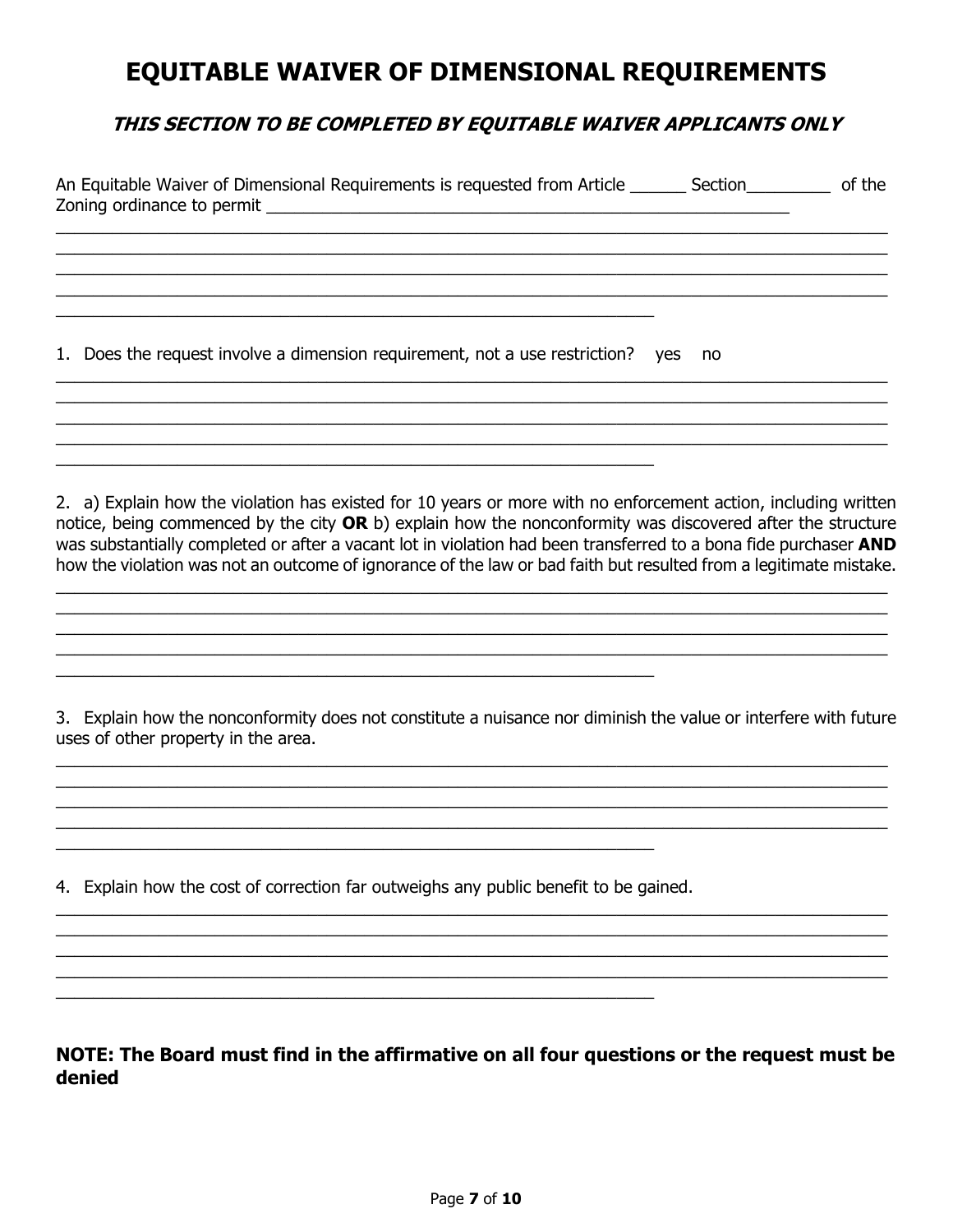## APPEAL OF ADMINISTRATIVE DECISION

#### THIS SECTION TO BE COMPLETED BY APPLICANTS APPEALING AN ADMINISTRATIVE DECISION ONLY

Explain why you feel that the Administrative Official made an error in applying or interpreting the zoning ordinance in a particular case.

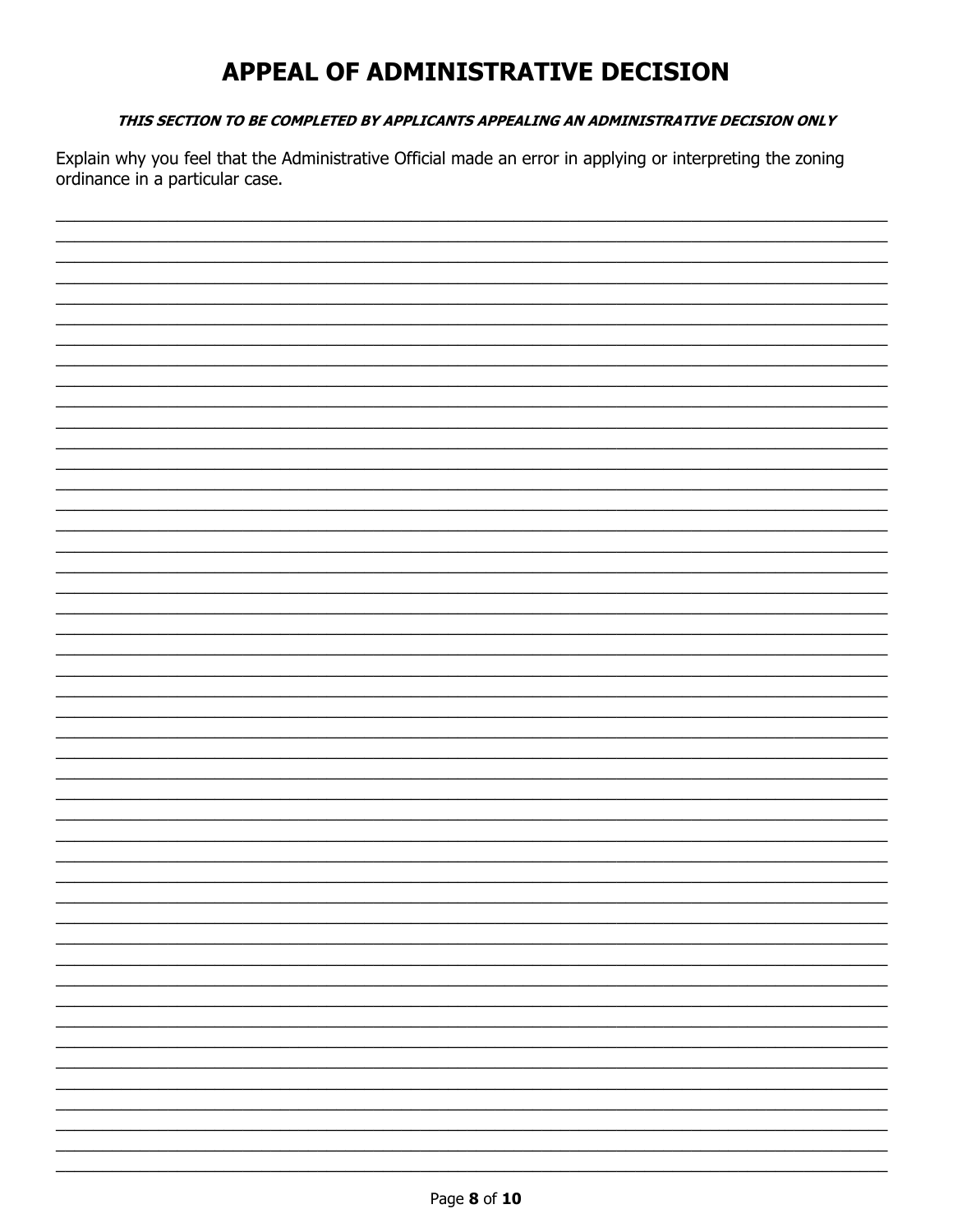## **SPECIAL EXCEPTION REQUIREMENTS**

## THIS SECTION TO BE COMPLETED BY SPECIAL EXCEPTION APPLICANTS ONLY

#### А. General Special Exception Requirements (as set forth in §170-52.C.3 of the Zoning Ordinance)

1. Explain how the requested use would be essential or desirable to the public convenience or welfare.

2. Detail how the requested use would not create undue traffic congestion or unduly impair pedestrian safety.

3. Describe how the requested use would not overload any public water, drainage or sewerage system or any other municipal system to such an extent that the requested use or any developed use in the immediate area or in any other area of the City will be unduly subjected to hazards affecting health, safety or the general welfare.

#### В. Specific Special Exception Requirements (as may be set forth in the applicable Table of Use)

Explain how the proposal meets the specific special exception requirements as may be set forth in the Table of Use for the zoning district in which the subject property is located:

| B. |  |
|----|--|
| C. |  |
|    |  |
|    |  |
| Е. |  |
| F. |  |